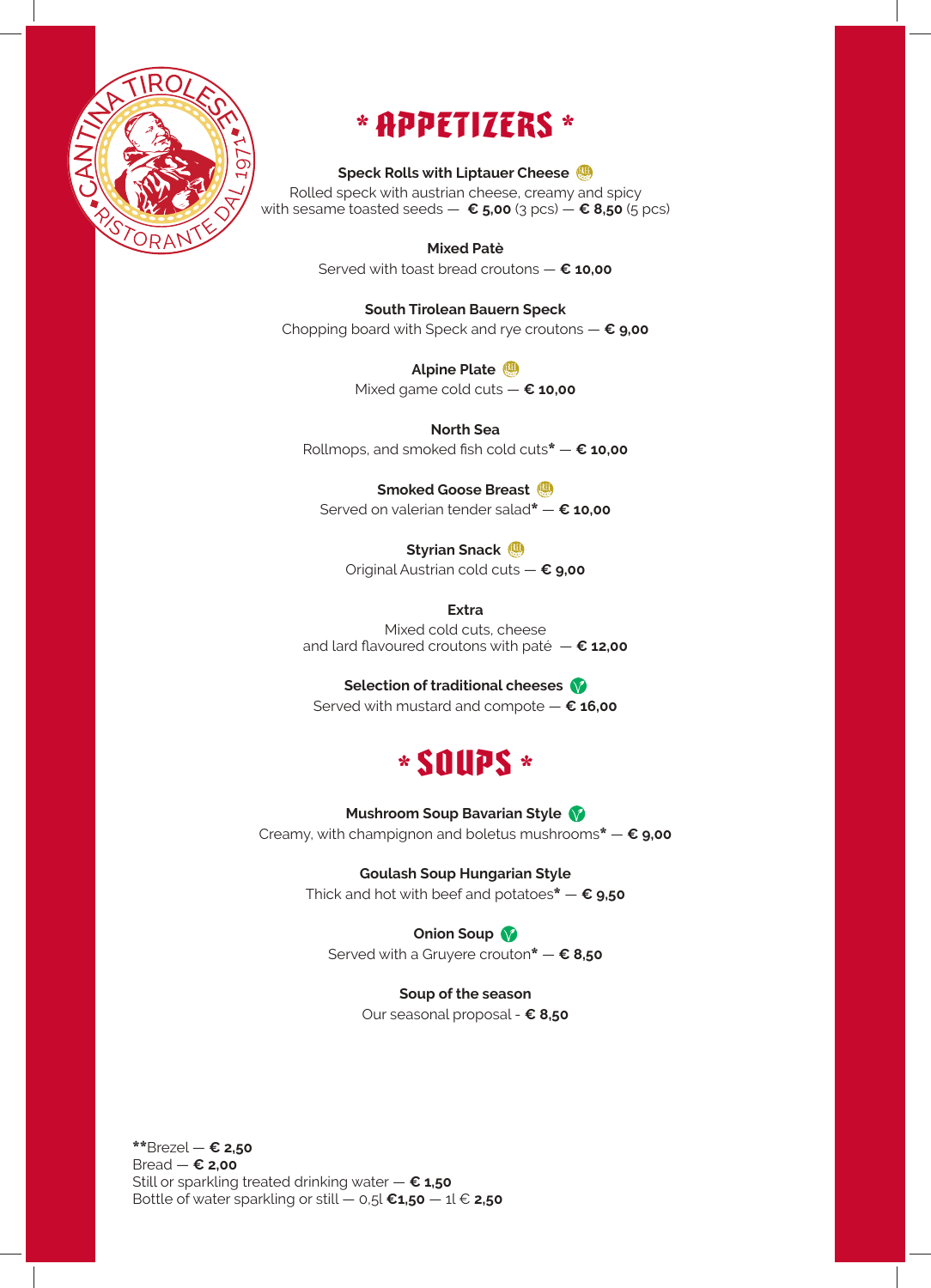## **\* HOMEMADE PASTA \***

**Speck Knödel** Served into a meat stock\* — **€ 8,50**

## **Spinat Spatzle**

Spinach dumplings with Bergader — **€ 8,50**

#### **Kase Spatzle**

Dumplings grated with Emmental cheese and bacon— **€ 9,50**

#### **Rigatoni with Speck**

Maccaroni dressed in spicy tomato sauce and smoked ham\* — **€ 9,50**

#### **Ravioli Carinzian Style**

Homemade Ravioli filled with goat ricotta and aromatic herbs served with butter, sage, breadcrumbs\*\* — **€ 9,50**

## **\* SPECIALTIES TO SHARE \***

for two or more people

## **Fondue Swiss Style**

Do it yourself by dipping diced bread into a melted Emmental cheese — **€ 26,00**

## **Tirolean Plate**

Smoked pork sirloin, wurstel, cevapcici and leberkase. All garnished with hash brown potatoes and sauerkraut — **€ 29,50**

#### **Fondue Asiatique**

Do it yourself by cooking savory beef cuts into stock Served with tasty sauce — **€ 34,00**

#### **Fondue Bourguignonne**

Enjoy cooking it yourself by frying selected diced beef accompanied by a tasteful variety of sauces — **€ 35,00**

#### **Ghiottone Grill**

Enjoy cooking yourself a combination of mixed cuts of meat and wurstel on a griddle all served with homemade mayonese and side dish — **€ 36,00**

## **\* SIDE DISHES \***

Sautèed potatoes with speck and onion (**4)** − € 4,50 French Fries (**4** − € 5,00 Potato Salad **<sub>→</sub>**  $\epsilon$  **5,00</sub>** Sauerkraut **(4) – € 4,50** 

Pilaf Rice  $\mathbf{W} - \epsilon$  4,00

Seasonal small salad <sup>(|||</sup>) − € 4,00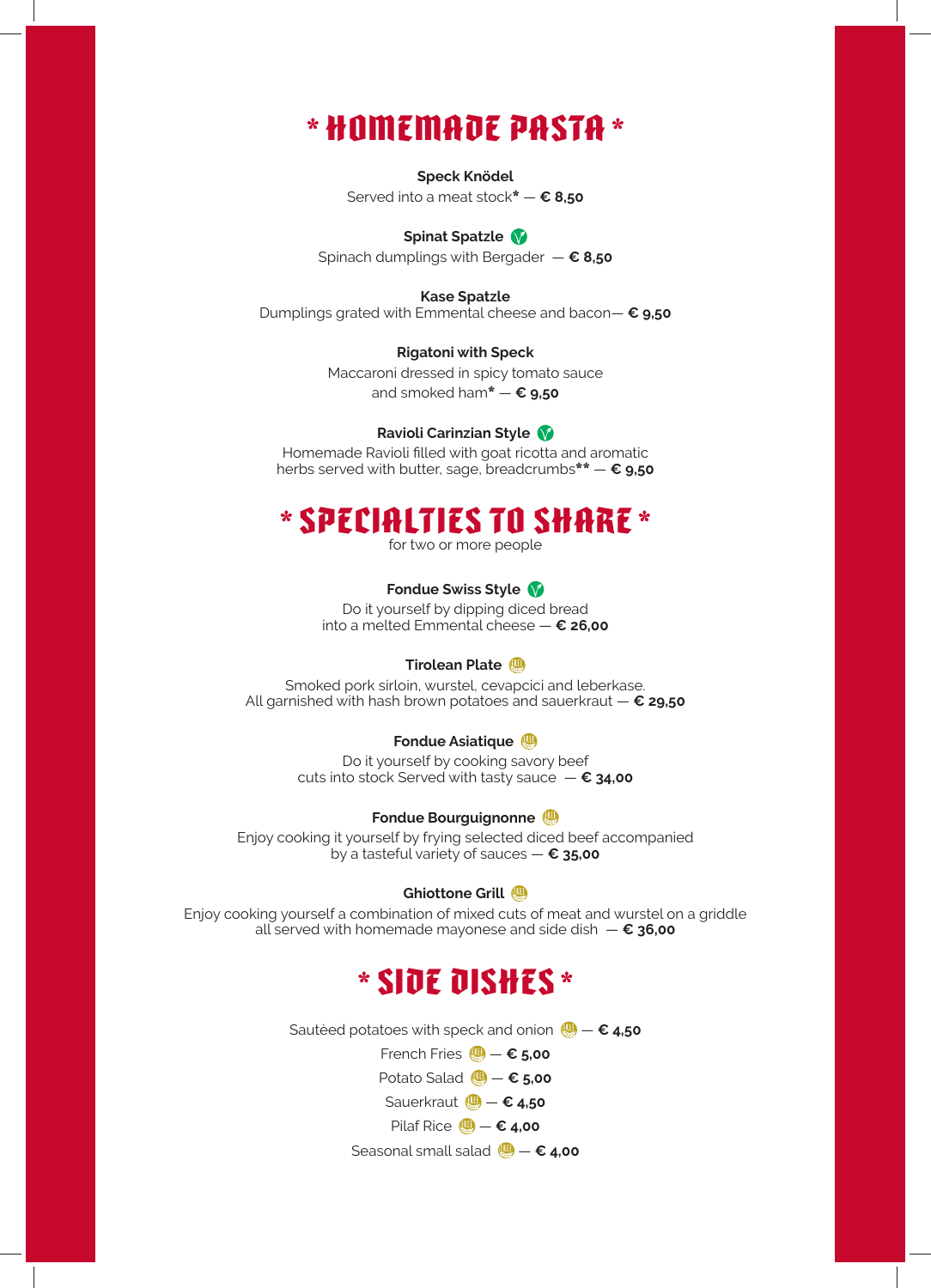# **\* MAIN COURSES \***

#### **Smoked Pork Shine bone**

Served with hash brown potatoes and sauerkraut\* — **€ 18,50**

## **Cevapčici**

Beef and pork sausages, served with hash brown potatoes and salad — **€ 15,00**

#### **Wiener Schnitzel**

Breaded pork cutlet with salad and French fries — **€ 16,00**

#### **Wurstel Plate**

A variety of German sausages (Bavarian, Frankfurter, Servelade and Bockwurst) with French fries — **€ 15,00**

#### **Rippchen**

Spiced and grilled pork ribs served on a bed of fried potatoes and sauerkraut\*\*— **€ 16,00**

## **Wiener Goulash**

Beef stew with onion, paprika and boiled potatoes\* — **€ 16,00**

## **Stroganoff Pan**

Beef bits, paprika cream and vegetables served with pilaff rice\* — **€ 16,00**

### **Smoked Pork fillet**

Steamed and basted in dark beer, served with red sauerkraut — **€ 18,00**

## **Fillet Steak**

With green peppercorn sauce, or grilled — **€ 22,00**

## **Roasted speck free-range chicken**

Crusty chicken smocked with speck, with sauté potatoes and valerian salad — **€ 16 ,00**

**Vegetarian Plate** 

Grilled bio- vegetables with warm Tomino cheese — **€ 12,50**

#### **Tiroler Platte**

Entrecote of smoked pork, Würstel, Cevapčici, Leberkäse with sauerkraut and potatoes — **€ 16,00**